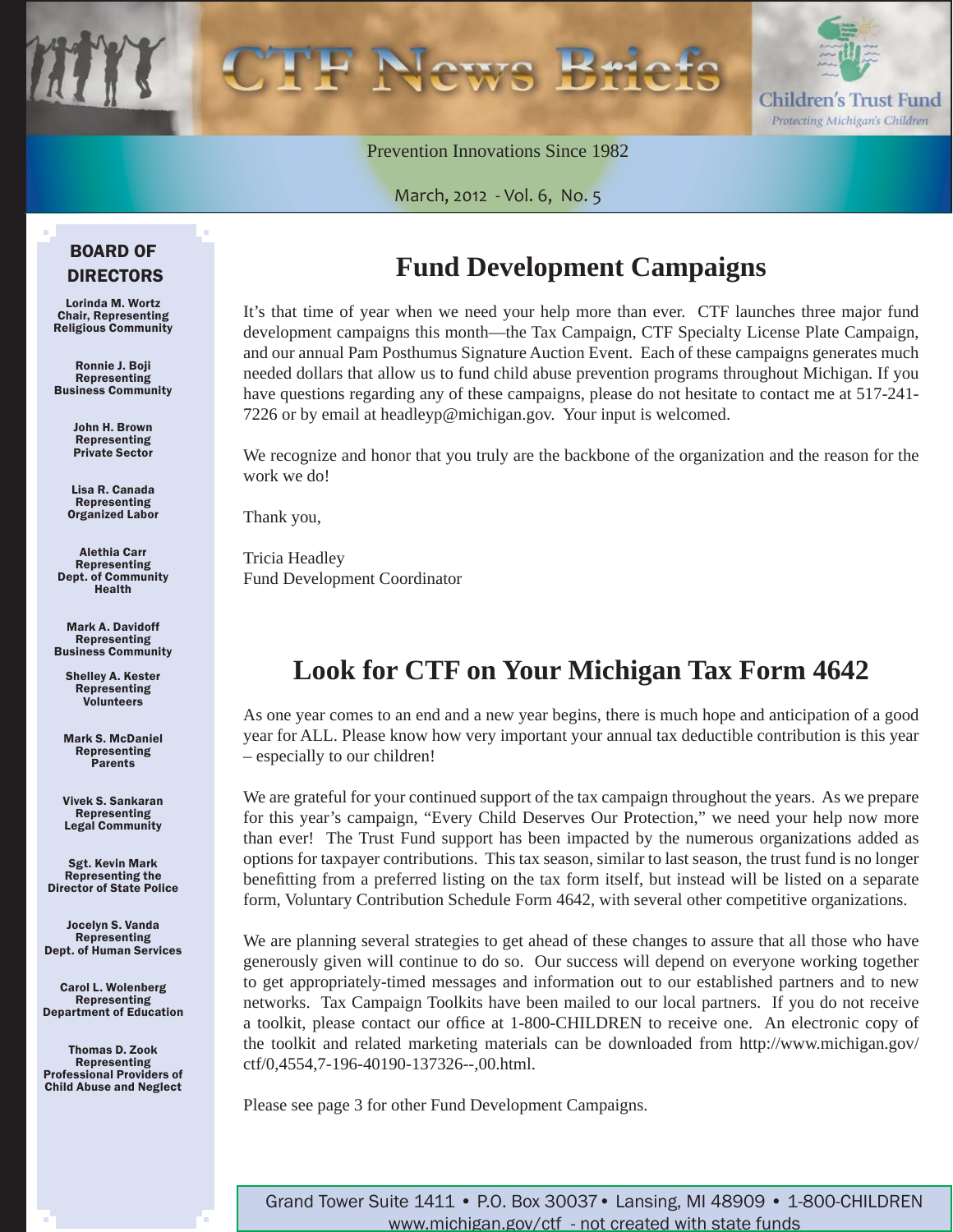## **Direct Service Program of the Month POWER Inc.**

## **Parents' Night Out Success Stories from POWER Inc (People-Organized-Working-Evolving-Reaching) in Ypsilanti Michigan**



#### **Quotes from Parents Night Out Participants:**

"PNO really helped my kids and I relate better with each other"

"I love being able to talk to other parents"

"It taught me about not only nurturing my daughter but nurturing me is also important"

Success Stories:

One of the fathers in the group has shown more maturity and responsibility in his role as a father. He says he feels closer to his children and is taking more of an interest in their development and everyday learning. This father came into the class seeking custody of his daughter. This parent has been our most consistent participant.

Another parent saw safety in the parent's group and for the first time shared an incident of sexual assault that occurred while her child was present. Parents' Night Out staff was able to respond to her disclosure by connecting her with a qualified therapist to help her and her son. Her child, who has been participating in the children's groups, has become more talkative and seems eager to be there to play.

Another father has become more open to sharing in the group setting and taking the opportunity to learn more about parenting to be the best father he can be.

Parents' Night Out (PNO) is an evidence-based parenting program based on the Nurturing Parenting model developed by Dr. Stephen Bavolek. The Nurturing Parenting model seeks to address parenting attitudes, beliefs and thoughts to prevent child abuse and neglect. The Nurturing Parenting model helps to educate parents on healthy ways of nurturing their children, including: healthier ways to handle stress, learning child development stages and appropriate parent-child roles, importance of morals and values, and understanding the needs of children. A key element of this program is that parents learn how to nurture themselves so that they, in turn, can nurture their children.

PNO is a 15-week course where parents engage with a trained facilitator and other parents concerning the topics mentioned above. The program encourages parents to look at their belief systems of parenting and to incorporate new and healthier ways of parenting. Parents also complete pre- and post-test measures of attitudes related to the risk of child abuse/neglect by completing the Adult-Adolescent Parenting Inventory (AAPI-2). The AAPI-2 acts as a baseline to evaluate the effectiveness of the model and content used in the parenting program. A reduction in the attitudes linked to child abuse and neglect has been seen among parents who participated in the program, lowering the risk of more child abuse and neglect.

#### **For Information Contact:**

Dr. Carol Burrell-Jackson Program Director

103 Arnet St. Ypsilanti, MI 48198

(734) 961-1990 Email: cbjackson@powerclf.org Web: www.powerclf.org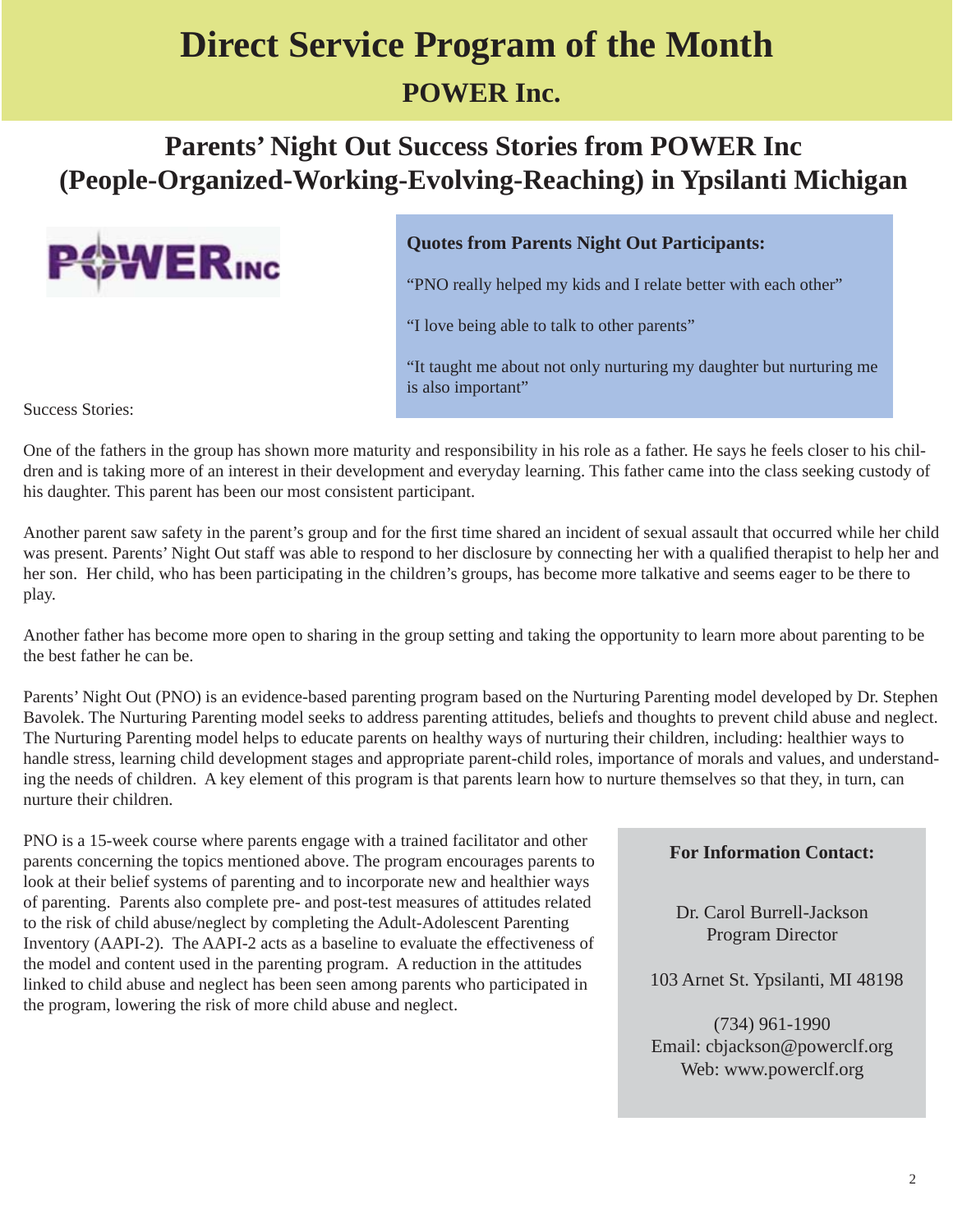# **Children's Trust Fund Specialty License Plate Campaign 2012**



We are grateful for your continued support of the License Plate campaign throughout the years. As we prepare for the 2012 License Plate campaign, we need your help now more than ever!

We are planning several strategies to assure that all those who have generously purchased a license plate will continue to do so. Our success will depend on everyone working together to get appropriately-timed messages and information out to our established partners and to new networks we are cultivating. Critical to our success will be our work with you as chapter leaders.

Your own networks are very important to these efforts. As a group, networks know and understand prevention and many support CTF all year around. We'll want to sustain their dedicated service and at the same time assure they know the new challenges we face in maintaining this important source of funding for all of our efforts.

CTF Partners should have received a License Plate toolkit to assist with your organization's efforts in promoting the 2012 CTF Specialty License Plate Campaign. This year's toolkit will be included in the same mailing as the Tax Campaign toolkit.

## **Cole Auto Group Makes CTF License Plate Their Cause for April**



CTF was thrilled to learn that the Cole Automotive Group has decided to support the Children's Trust Fund with a broad and creative campaign to promote our CTF License Plate during the month of April. The Cole Automotive Group has 6 stores in the Greater Kalamazoo area including operations in Portage, Marshall, Coldwater, Vicksburg, Three Rivers and Kalamazoo. Staff and salespersons at all 6 of their stores will pay a "fine" to

dress down one day a week with proceeds coming to the Trust Fund. All of the stores will prominently display CTF promotional materials and posters. Customers will be offered a CTF kitchen magnet modeled after the CTF License Plate. Salespersons will wear a lanyard all month that will display the Trust Fund logo and all customers will be encouraged to obtain a CTF Plate when they buy a new or used car. Thank you Cole Automotive Group! For more information on the Cole Automotive Group visit http://www.coleautomotive.com.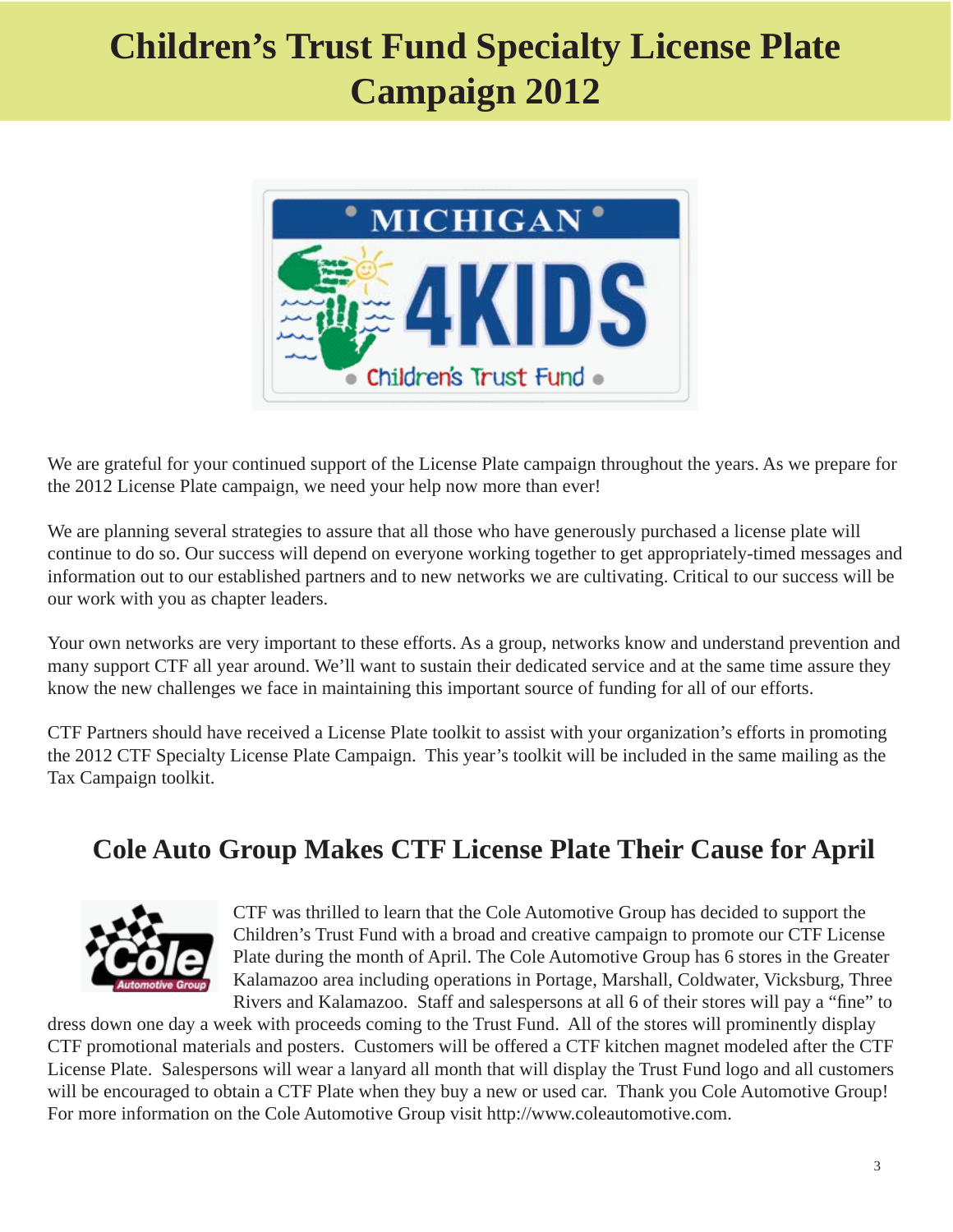## **Pam Posthumus Signature Auction Event**



## **Children's Trust Fund Pam Posthumus Signature Auction Event May 16, 2012**

This year's Children's Trust Fund Pam Posthumus Signature Auction Event will be Wednesday, May 16, 2012 at the Lansing Center, located in downtown Lansing. Doors open and silent auction begins at 5:00 p.m.

The Signature Auction Event raises much needed monies to support child abuse prevention programs throughout Michigan. We need your help during these difficult economic times to make this year's event the biggest and best yet!

We are very fortunate to announce that Delta Air Lines is once again the Official Carrier for the event. Due to their generosity, you will see among the extraordinary live auction items some new and exciting travel packages throughout the continental U.S. in addition to European experiences to be announced!

Reserved seating for this fun-filled evening is required and can be purchased for \$125 online at www. michigan.gov/ctfauction.

[Please visit our website at www.michigan.gov/ctfsig](www.michigan.gov/ctfsignature)nature to donate an auction item, to become a sponsor or table host, or to volunteer. If you have any questions or would like to get more involved in the event, please contact Tricia Headley, CTF Event/Fund Development Coordinator, at headleyp@michigan.gov.

You may access the "Save the Date" flyer at http:// [www.michigan.gov/documents/ctf/Signature\\_event\\_](http://www.michigan.gov/documents/ctf/Signature_event_save_date_HiRes_344072_7.pdf) save\_date\_HiRes\_344072\_7.pdf.

Please see Page 5 for Ways to Support the Children's Trust Fund Signature Auction Event.

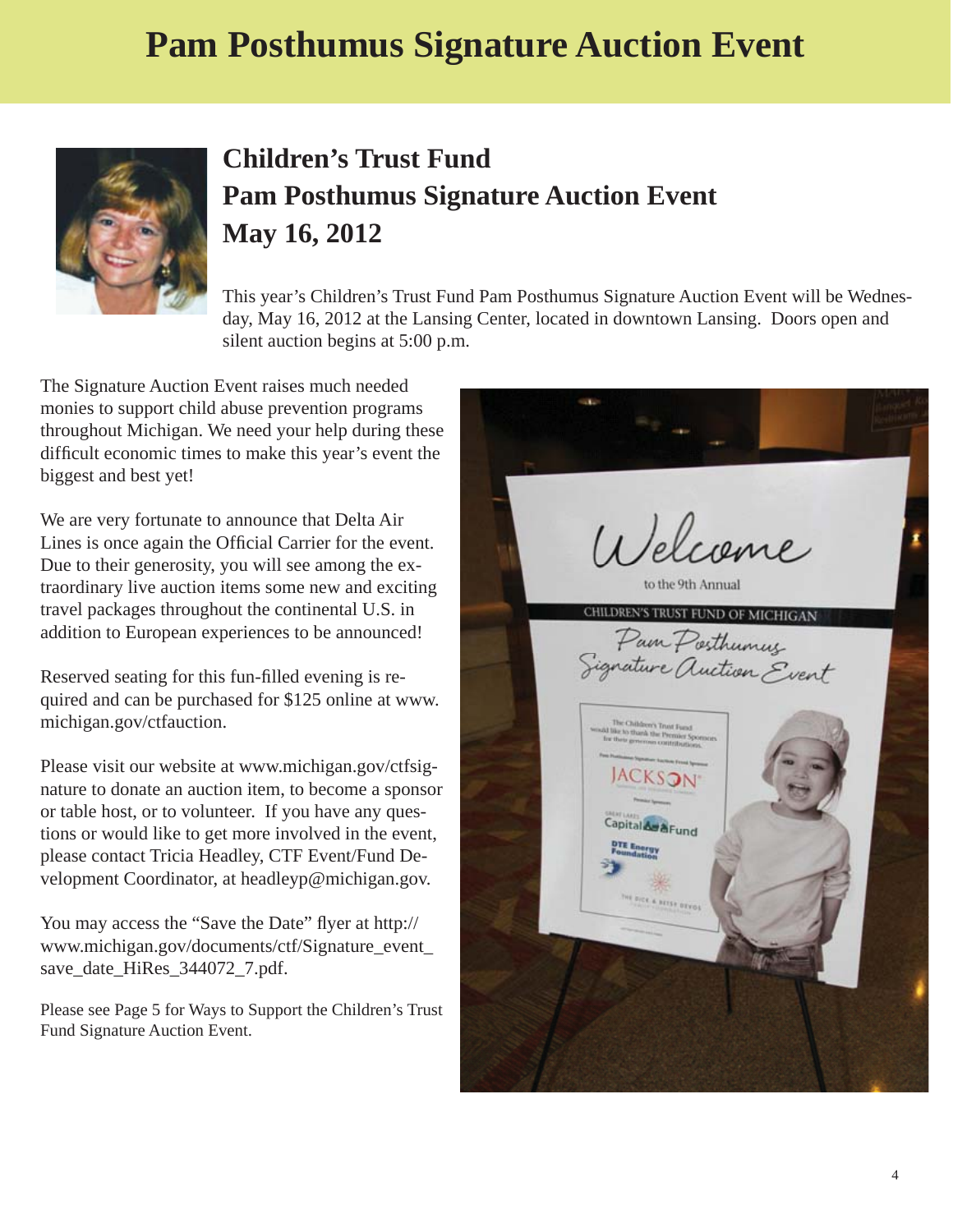CHILDREN'S TRUST FUND OF MICHIGAN

Pain Posthumus Signature Auction Event

| Wednesday, May 16, 2012<br><b>Ways You Can Support the Children's Trust Fund</b>                                                                                                                                                                                                                                                                                                                                                                                              |                                                                                                                                                                                                                                                                                                                                                                                                                                                                                         |
|-------------------------------------------------------------------------------------------------------------------------------------------------------------------------------------------------------------------------------------------------------------------------------------------------------------------------------------------------------------------------------------------------------------------------------------------------------------------------------|-----------------------------------------------------------------------------------------------------------------------------------------------------------------------------------------------------------------------------------------------------------------------------------------------------------------------------------------------------------------------------------------------------------------------------------------------------------------------------------------|
| My Company or I would like to become a<br>sponsor:<br>Premier Sponsor (\$30,000)<br>Sixteen (24) Complimentary Tickets<br>Official Sponsor (\$25,000)<br>Sixteen (16) Complimentary Tickets<br>Signature Sponsor (\$20,000)<br>Sixteen (16) Complimentary Tickets<br>Marquee Sponsor (\$10,000)<br>Eight (8) Complimentary Tickets<br>Prestige Sponsor (\$7,500)<br><b>Sixteen (8) Complimentary Tickets</b><br>Headline Sponsor (\$5,000)<br>Eight (8) Complimentary Tickets | <b>Signature Auction Event</b><br>Ideas for possible auction item donations:<br>❖ Get holiday gifts you can't use – donate them!<br>❖ Have collectables (sports memorabilia, art, etc.) –<br>and want to downsize - donate them!<br>❖ Have season tickets and unable to attend a<br>game/concert, etc. - donate them!<br>Get the family/staff involved: Create a theme basket!<br>豪心<br>My Company or I would like to become a donor:<br>I would like to donate an item for the auction |
| Title Sponsor (\$2,500)<br>Six (6) Complimentary Tickets<br>Spotlight Sponsor (\$1,500)<br>Five (5) Complimentary Tickets<br><b>Banner Sponsor (\$1,000)</b><br>Four (4) Complimentary Tickets<br>Autograph Sponsor (\$500)<br>Two (2) Complimentary Tickets<br>For more information on sponsor opportunities<br>please visit: www.michigan.gov/ctfsignature                                                                                                                  | Retail Value _____________ Tax Exempt #38-6000134<br>Yes, I/We would like to attend the event:<br>tickets at \$125 each<br>$\frac{1}{2}$ Tables (8 Seats) at \$1,000<br>$\Box$ Sorry, I/We are unable to attend but would like to<br>make a tax-deductible donation in the amount of<br>S                                                                                                                                                                                               |
| $\Box$ Bill Me<br>Check enclosed (payable to CTF)                                                                                                                                                                                                                                                                                                                                                                                                                             | $\Box$ Charge my credit card:                                                                                                                                                                                                                                                                                                                                                                                                                                                           |

Mail completed form to: Children's Trust Fund, P.O. Box 30037, Lansing, MI 48909 or fax to: (517) 241-7038